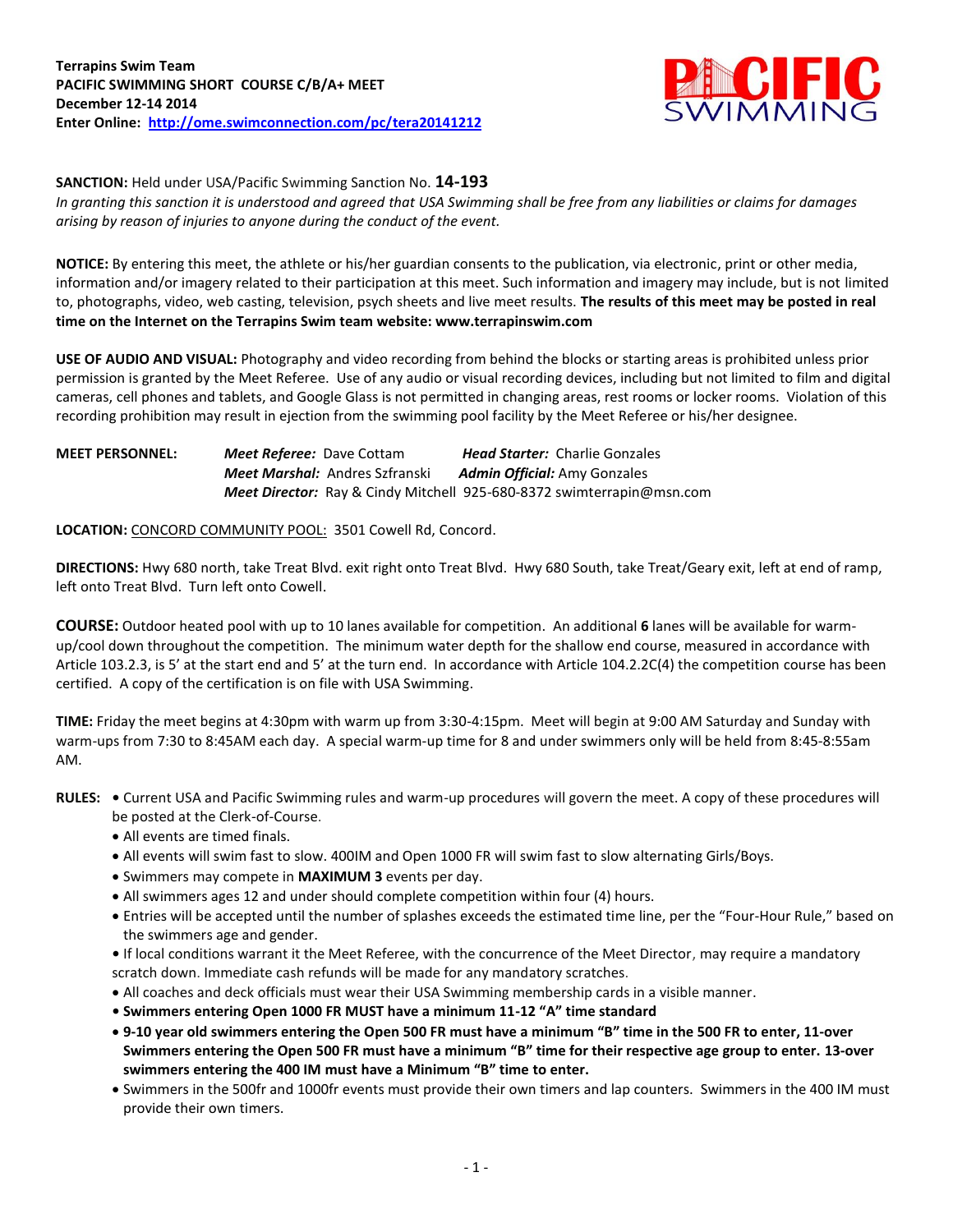**UNACCOMPANIED SWIMMERS:** Any USA-S athlete-member competing at the meet must be accompanied by a USA Swimming member-coach for the purposes of athlete supervision during warm-up, competition and warm-down. If a coach-member of the athlete's USA-S Club does not attend the meet to serve in said supervisory capacity, it is the responsibility of the swimmer or the swimmer's legal guardian to arrange for supervision by a USA-S member-coach. The Meet Director or Meet Referee may assist the swimmer in making arrangements for such supervision; however, it is recommended that such arrangements be made in advance of the meet by the athlete's USA-S Club Member-Coach.

**RACING STARTS:** Swimmers must be certified by a USA-S member-coach as being proficient in performing a racing start, or must start the race in the water. It is the responsibility of the swimmer or the swimmer's legal guardian to ensure compliance with this requirement.

**RESTRICTIONS:** • Smoking and the use of other tobacco products is prohibited on the pool deck, in the locker rooms, in spectator seating, on standing areas and in all areas used by swimmers, during the meet and during warm-up periods.

- Sale and use of alcoholic beverages is prohibited in all areas of the meet venue.
- No glass containers are allowed in the meet venue.
- No propane heater is permitted except for snack bar/meet operations.
- All shelters must be properly secured. No shelters can be placed on the pool deck other than those for coaches
- Except where venue facilities require otherwise, changing into or out of swimsuits other than in locker rooms or other designated areas is not appropriate and is strongly discouraged.

• Destructive devices, to include but not limited to, explosive devices and equipment, firearms (open or concealed), blades, knives, mace, stun guns and blunt objects are strictly prohibited in the swimming facility and its surrounding areas. If observed, the Meet Referee or his/her designee may ask that these devices be stored safely away from the public or removed from the facility. Noncompliance may result in the reporting to law enforcement authorities and ejection from the facility. Law enforcement officers (LEO) are exempt per applicable laws.

**ELIGIBILITY:** • Swimmers must be current members of USA-S and enter their name and registration number on the meet entry card as they are shown on their Registration Card. If this is not done, it may be difficult to match the swimmer with the registration and times database. The meet host will check all swimmer registrations against the SWIMS database and if not found to be registered, the Meet Director shall accept the registration at the meet (a \$10 surcharge will be added to the regular registration fee). Duplicate registrations will be refunded by mail.

• Swimmers in the "A" Division must have met at least USA Swimming Motivational "A" minimum time standard. Swimmers in the "B" Division must have met at least the listed "B" minimum time standard. All entry times slower than the listed "B" time standard will be in the "C" Division.

• Entries with **"NO TIME" will NOT be ACCEPTED**.

• Entry times submitted for this meet will be checked against a computer database and may be changed in accordance with Pacific Swimming Entry Time Verification Procedures.

- Disabled swimmers are welcome to attend this meet and should contact the Meet Director or Meet Referee regarding and special accommodations on entry times and seeding per Pacific Swimming policy.
- Swimmers 19 years of age and over may compete in the meet for time only, no awards. Such swimmers must have met standards for the 17-18 age group.
- The swimmer's age will be the age of the swimmer on the first day of the meet.

**ENTRY PRIORITY:** Meet entries will not be accepted any earlier than 12:01 a.m. on November 8. Entries from members of "yearround" Zone 2 teams postmarked or entered online by 11:59 p.m. on November 14 will be given  $1<sup>st</sup>$  priority acceptance. Entries from members of all Zone 2 teams (year-round and seasonal) postmarked or entered online between 12:01 a.m. on November 15 and 11:59 p.m. on November 21<sup>st</sup> will be given 2<sup>nd</sup> priority acceptance. All entries from members of Zone 2 teams postmarked or entered online after 12:01 a.m. on November 22nd, and all entries from other Pacific LSC zones and all other LSC's, either postmarked, entered online or hand-delivered by the entry deadline will be considered in the order received

## **\*\* NOTE: Swimmers who falsify their entry from by listing a team to which they are not legitimately associated will be rejected from the meet. Further, entry fees will not be refunded and they may be referred to the Pacific Swimming Review Committee for disciplinary action**

**ENTRY FEES:** \$4.00 per event plus an \$8.00 participation fee per swimmer. Entries will be rejected if payment is not sent at time of request.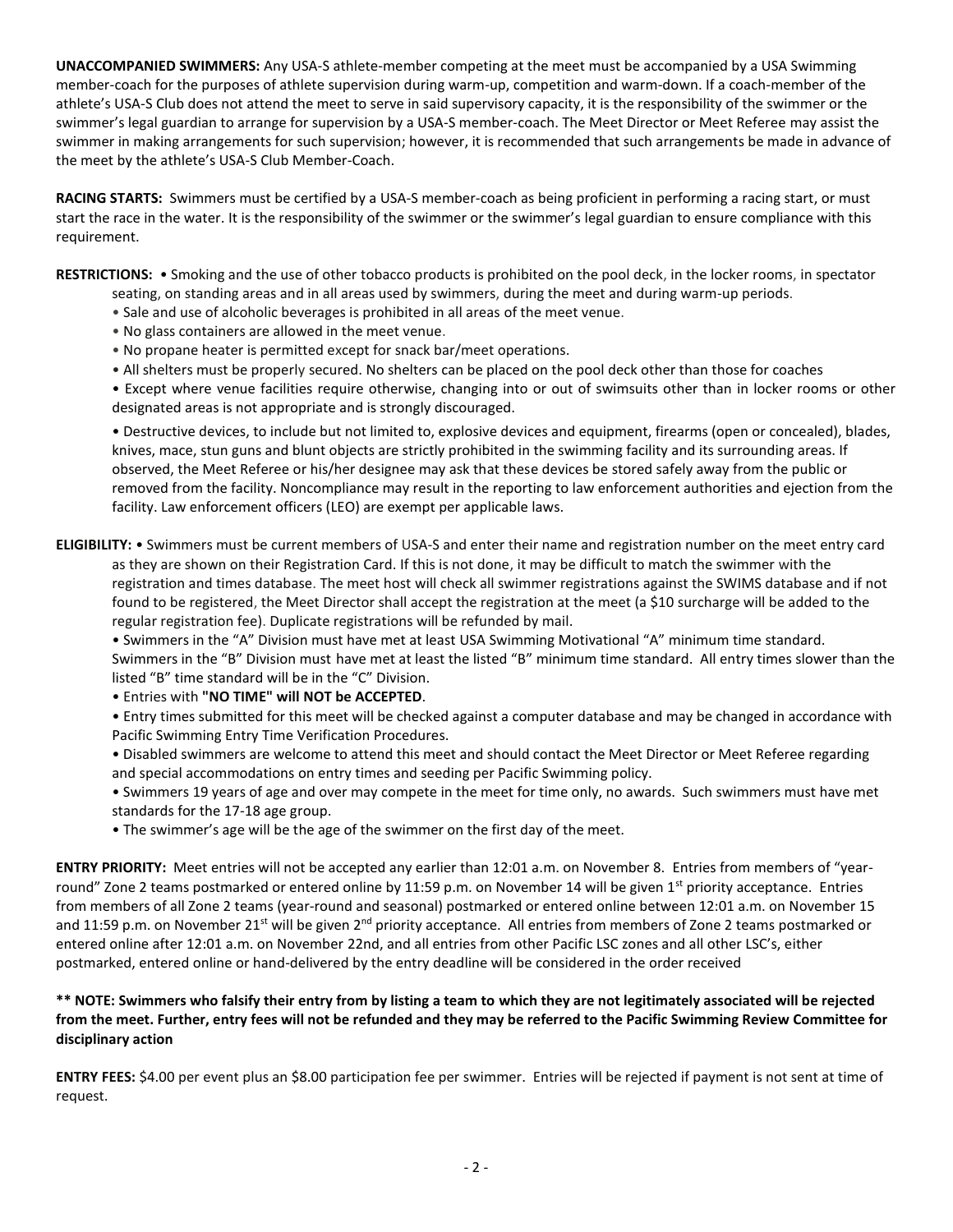**ONLINE ENTRIES:** To enter online go to **<http://ome.swimconnection.com/pc/tera20141212>** to receive an immediate entry confirmation. This method requires payment by credit card. Swim Connection, LLC charges a processing fee for this service, equal to \$1 per swimmer plus 5% of the total Entry Fees. Please note that the processing fee is a separate fee from the Entry Fees. If you do not wish to pay the processing fee, enter the meet using a mail entry. Entering online is a convenience, is completely voluntary, and is in no way required or expected of a swimmer by Pacific Swimming**. Online entries will be accepted through Wednesday December 3rd 2014 at 11:59pm or until the meet is closed.**

**MAILED OR HAND DELIVERED ENTRIES**: Entries must be on the attached consolidated entry form. Forms must be filled out completely and printed clearly with swimmers best time. All Entries must be postmarked by midnight, **Monday,December 1 st** 2014 or hand delivered by 6:30 p.m. **Wednesday**, **December 3rd 2014 or until meet is closed**. No late entries will be accepted. No refunds will be made, except mandatory scratch downs. Requests for confirmation of receipt of entries should include a self-addressed envelope.

## **Make check payable to: Terrapins Swim Team**

**Mail entries to: Terrapins Swim Team c/o Meet Director Hand Deliver entries to: Terrapins Staff (between 4-7pm, M thru F) 4180 Treat Blvd Suite K Concord Community Pool Concord, Ca 94518 3501 Cowell Rd, Concord, CA 94518**

**CHECK-IN:** The meet will be deck seeded. Swimmers must check-in at the Clerk-of-Course. Close of check-in for all individual events shall be no more than 60 minutes before the estimated time of the start of the first heat of the event. No event shall be closed more than 30 minutes before the scheduled start of the session. Swimmers who do not check in will not be seeded and will not be allowed to compete in that event.

**SCRATCHES:** Any swimmers not reporting for or competing in an individual timed final event that they have checked in for shall not be penalized. Swimmers who wish to scratch an event after it has closed are encouraged to inform the deck referee.

AWARDS: Ribbons will be awarded to the 1<sup>st</sup> - 8<sup>th</sup> place finishers in the 'A', 'B', and 'C' divisions for each event for the following age groups 8 & under, 9-10, 11-12, 13-14. 15-over swimmers will not be awarded. Open events will not be awarded. Ribbons will be available to be picked up by swimmers, coaches or a team representative during the meet. Ribbons will not be mailed.

**ADMISSION:** Free. A 2 day program will be available for \$5.00

**SNACK BAR & HOSPITALITY:** A snack bar will be available throughout the competition. Coaches and working deck officials will be provided lunch. Hospitality will serve refreshments to timers and volunteers.

**MISCELLANEOUS:** No overnight parking is allowed. Facilities will not be provided after meet hours.

**MINIMUM OFFICIALS:** The Meet Referee shall conduct an inventory of Officials and shall compare the number of swimmers entered against the number of Officials that worked representing each team per day of the meet. Those teams who have not provided sufficient Officials on a day of the meet, in accordance with the table below, will be fined \$100 per missing Official per day.

| Club swimmers entered in session | Trained and carded officials requested |
|----------------------------------|----------------------------------------|
| $1 - 10$                         |                                        |
| $11 - 25$                        |                                        |
| 26-50                            |                                        |
| 51-75                            |                                        |
| 76-100                           |                                        |
| Every 20 swimmers over 100       |                                        |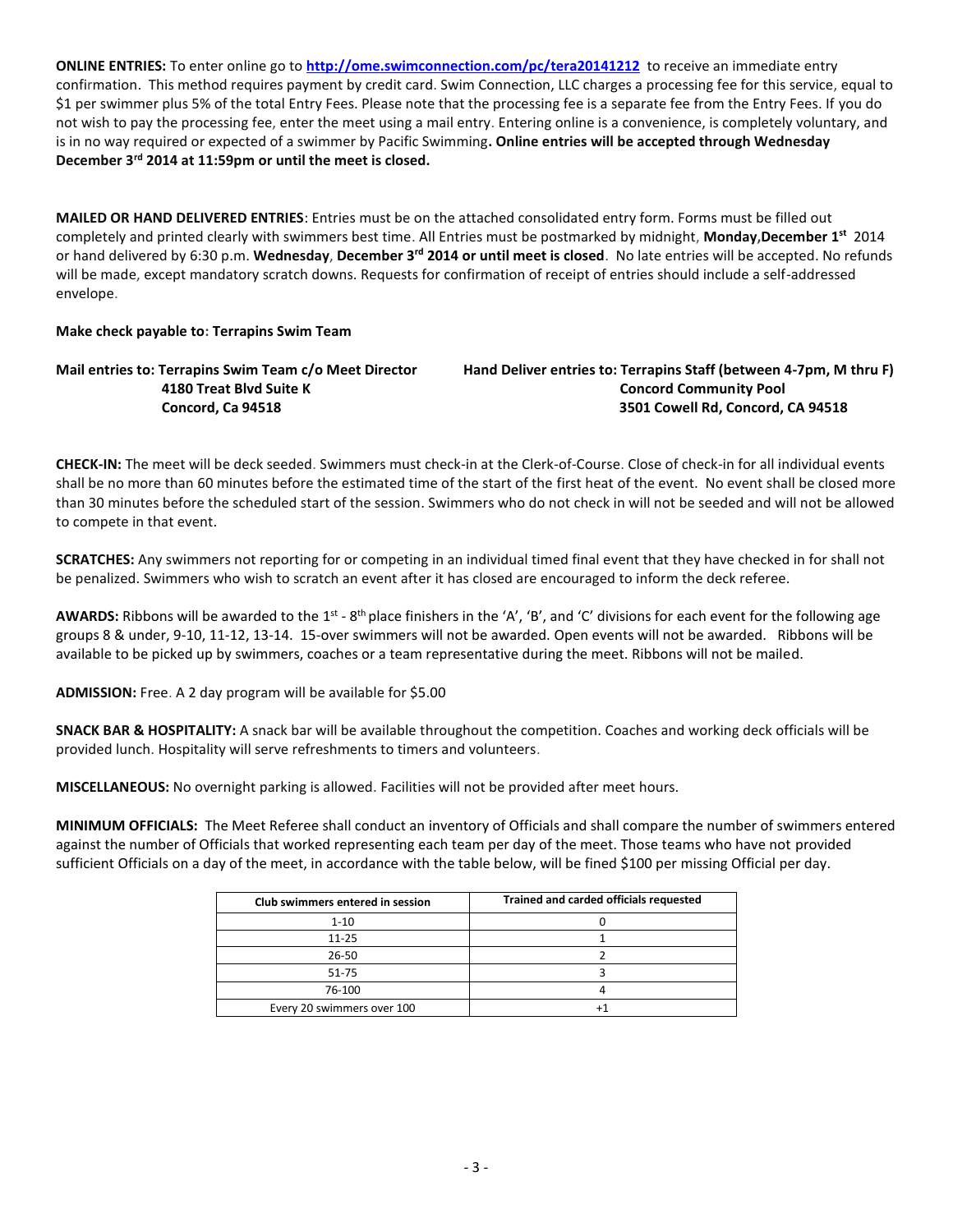## **EVENT SUMMARY**

| Friday  |                   | <b>SATURDAY</b> |             |             | <b>SUNDAY</b>     |             |                  |             |  |  |  |
|---------|-------------------|-----------------|-------------|-------------|-------------------|-------------|------------------|-------------|--|--|--|
| 13-over | <b>8 &amp; UN</b> | $9 - 10$        | $11 - 12$   | 13-18       | <b>8 &amp; UN</b> | $9-10$      | $11 - 12$        | 13-18       |  |  |  |
| 400IM   | 25 BR             | 200 FR          | 200 FR      | 200 FR      | 50 BR             | 50 BR       | 50 BR            | 200 BR      |  |  |  |
| 11-over | 25 FL             | 100 FL          | 100 FL      | 200 FL      | 25 BK             |             | 100 BK<br>100 BK |             |  |  |  |
| 1000FR  | 50 BK             | 50 BK           | 50 BK       | 100 BK      | 100 IM            | 100 IM      | 100 IM           | 100 FL      |  |  |  |
|         | 50 FR             | 100 BR          | 100 BR      | 100 BR      | 25 FR             | 100 FR      | 100 FR           | 200 IM      |  |  |  |
|         |                   | <b>50 FR</b>    | 50 FR       | 50 FR       |                   | 50 FL       | 50 FL            | 100 FR      |  |  |  |
|         |                   | <b>OPEN</b>     | <b>OPEN</b> | <b>OPEN</b> |                   | <b>OPEN</b> | <b>OPEN</b>      | <b>OPEN</b> |  |  |  |
|         |                   | 500FR Girls     | 500FR Girls | 500FR Girls |                   | 500FR Boys  | 500FR Boys       | 500FR Boys  |  |  |  |

## **EVENTS**

| <b>Friday Dec 12</b> |                |               |  |  |  |  |  |
|----------------------|----------------|---------------|--|--|--|--|--|
| <b>EVENT#</b>        | <b>EVENT</b>   | <b>EVENT#</b> |  |  |  |  |  |
| 101                  | 13-over 400IM  | 102           |  |  |  |  |  |
| 103                  | 11-over 1000FR | 104           |  |  |  |  |  |

**\*13-over swimmers must have minimum "B" time to enter the 400IM**

**\*11-over 1000fr swimmers must have minimum 11-12 "A" time to enter**

| <b>Saturday Dec 13</b> |                   |                |  |
|------------------------|-------------------|----------------|--|
| <b>EVENT#</b>          | <b>EVENT</b>      | <b>EVENT#</b>  |  |
| $\mathbf{1}$           | 13-18 200 FR      | $\overline{2}$ |  |
| 3                      | 11-12 200 FR      | 4              |  |
| 5                      | 9-10 200 FR       | 6              |  |
| $\overline{7}$         | 8-U 25 BR         | 8              |  |
| 9                      | 13-18 200 FL      | 10             |  |
| 11                     | 11-12 100 FL      | 12             |  |
| 13                     | 9-10 100 FL       | 14             |  |
| 15                     | 8-U 25 FL         | 16             |  |
| 17                     | 13-18 100 BK      | 18             |  |
| 19                     | 11-12 50 BK       | 20             |  |
| 21                     | 9-10 50 BK        | 22             |  |
| 23                     | 8-U 50 BK         | 24             |  |
| 25                     | 13-18 100 BR      | 26             |  |
| 27                     | 11-12 100 BR      | 28             |  |
| 29                     | 9-10 100 BR       | 30             |  |
| 31                     | 8-U 50 FR         | 32             |  |
| 33                     | 13-18 50 FR       | 34             |  |
| 35                     | 11-12 50 FR       | 36             |  |
| 37                     | 9-10 50 FR        | 38             |  |
| 39                     | OPEN Girls 500 FR |                |  |

|                | <b>Saturday Dec 13</b> |                |
|----------------|------------------------|----------------|
| <b>EVENT#</b>  | <b>EVENT</b>           | <b>EVENT#</b>  |
| $\mathbf{1}$   | 13-18 200 FR           | $\overline{2}$ |
| $\mathsf{3}$   | 11-12 200 FR           | 4              |
| 5              | 9-10 200 FR            | 6              |
| $\overline{7}$ | 8-U 25 BR              | 8              |
| 9              | 13-18 200 FL           | 10             |
| 11             | 11-12 100 FL           | 12             |
| 13             | 9-10 100 FL            | 14             |
| 15             | 8-U 25 FL              | 16             |
| 17             | 13-18 100 BK           | 18             |
| 19             | 11-12 50 BK            | 20             |
| 21             | 9-10 50 BK             | 22             |
| 23             | 8-U 50 BK              | 24             |
| 25             | 13-18 100 BR           | 26             |
| 27             | 11-12 100 BR           | 28             |
| 29             | 9-10 100 BR            | 30             |
| 31             | 8-U 50 FR              | 32             |
| 33             | 13-18 50 FR            | 34             |
| 35             | 11-12 50 FR            | 36             |
| 37             | 9-10 50 FR             | 38             |
| 39             | OPEN Girls 500 FR      |                |

Use the following URL to find the time standards: <http://www.pacswim.org/swim-meet-times/standards>

**\*swimmers entering the OPEN 500fr events must have a minimum "B" time (in their respective age group) in the 500fr to enter**